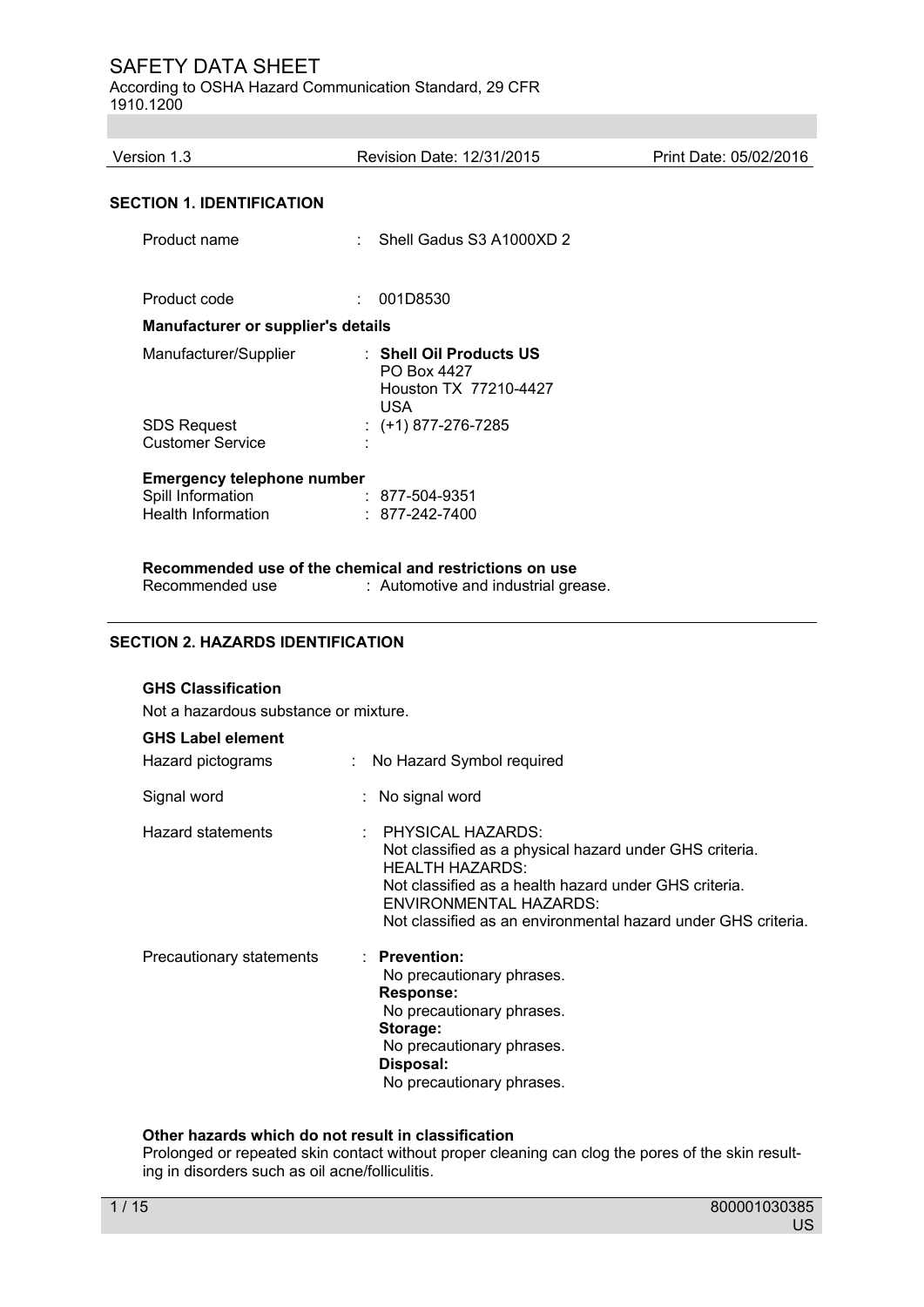According to OSHA Hazard Communication Standard, 29 CFR 1910.1200

| Print Date: 05/02/2016<br>Revision Date: 12/31/2015<br>Version 1.3 |  |
|--------------------------------------------------------------------|--|
|--------------------------------------------------------------------|--|

Used grease may contain harmful impurities.

High-pressure injection under the skin may cause serious damage including local necrosis. Not classified as flammable but will burn.

The classification of this material is based on OSHA HCS 2012 criteria.

Under normal conditions of use or in a foreseeable emergency, this product does not meet the definition of a hazardous chemical when evaluated according to the OSHA Hazard Communication Standard, 29 CFR 1910.1200.

#### **SECTION 3. COMPOSITION/INFORMATION ON INGREDIENTS**

| Chemical nature | : A lubricating grease containing highly-refined mineral oils and<br>additives.<br>The highly refined mineral oil contains <3% (w/w) DMSO-<br>extract, according to IP346. |
|-----------------|----------------------------------------------------------------------------------------------------------------------------------------------------------------------------|
|                 |                                                                                                                                                                            |

# **Hazardous components**

#### **SECTION 4. FIRST-AID MEASURES**

|                     | General advice                                                    | Not expected to be a health hazard when used under normal<br>conditions.                                                                                                                                                                                                                                |
|---------------------|-------------------------------------------------------------------|---------------------------------------------------------------------------------------------------------------------------------------------------------------------------------------------------------------------------------------------------------------------------------------------------------|
|                     | If inhaled                                                        | : No treatment necessary under normal conditions of use.<br>If symptoms persist, obtain medical advice.                                                                                                                                                                                                 |
|                     | In case of skin contact                                           | : Remove contaminated clothing. Flush exposed area with wa-<br>ter and follow by washing with soap if available.<br>If persistent irritation occurs, obtain medical attention.                                                                                                                          |
|                     |                                                                   | When using high pressure equipment, injection of product<br>under the skin can occur. If high pressure injuries occur, the<br>casualty should be sent immediately to a hospital. Do not wait<br>for symptoms to develop.<br>Obtain medical attention even in the absence of apparent<br>wounds.         |
|                     | In case of eye contact                                            | : Flush eye with copious quantities of water.<br>If persistent irritation occurs, obtain medical attention.                                                                                                                                                                                             |
|                     | If swallowed                                                      | : In general no treatment is necessary unless large quantities<br>are swallowed, however, get medical advice.                                                                                                                                                                                           |
|                     | Most important symptoms<br>and effects, both acute and<br>delayed | Oil acne/folliculitis signs and symptoms may include formation<br>of black pustules and spots on the skin of exposed areas.<br>Ingestion may result in nausea, vomiting and/or diarrhoea.<br>Local necrosis is evidenced by delayed onset of pain and<br>tissue damage a few hours following injection. |
|                     | Protection of first-aiders                                        | : When administering first aid, ensure that you are wearing the<br>appropriate personal protective equipment according to the<br>incident, injury and surroundings.                                                                                                                                     |
| $\overline{2}$ / 15 |                                                                   | 800001030385                                                                                                                                                                                                                                                                                            |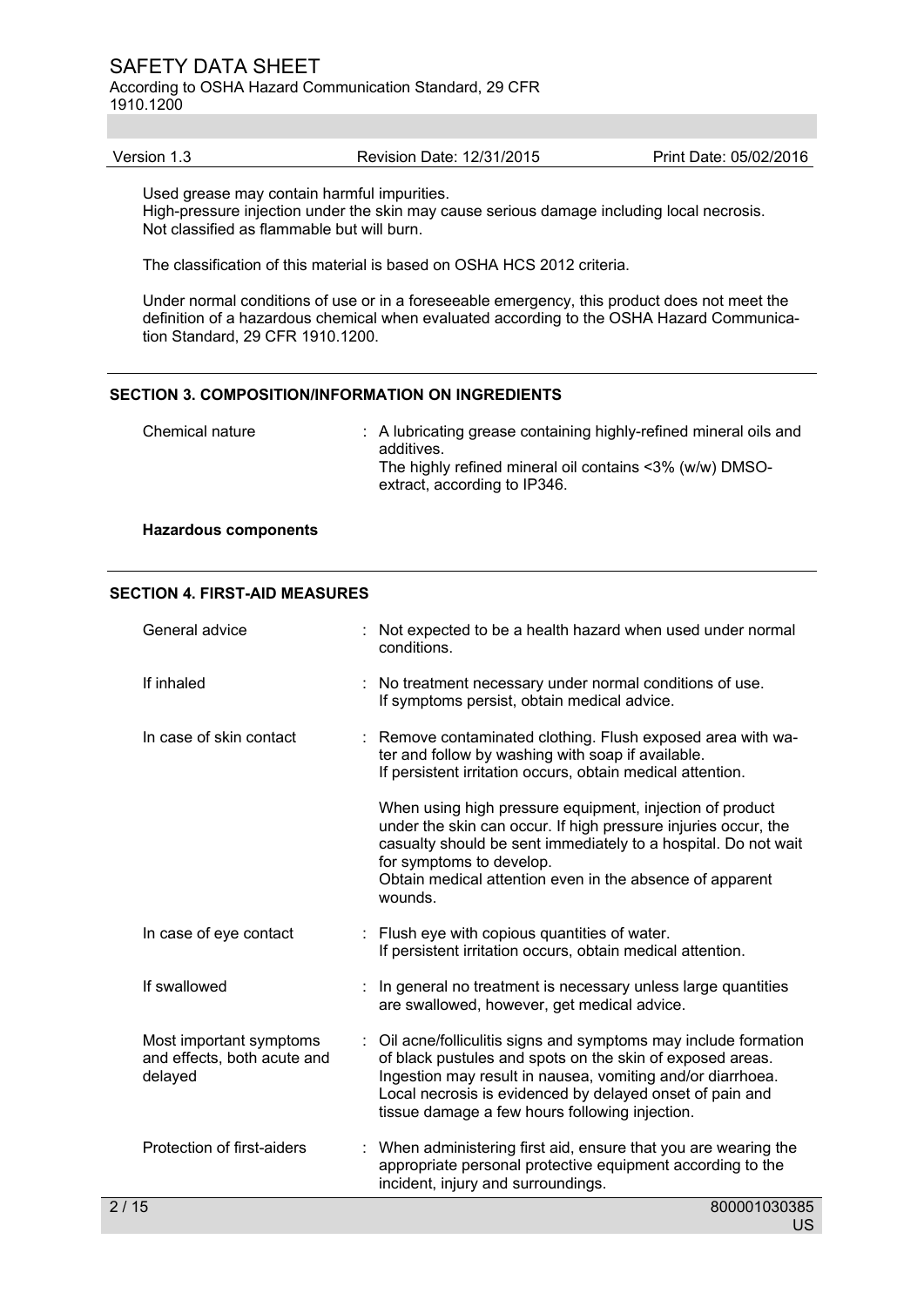According to OSHA Hazard Communication Standard, 29 CFR 1910.1200

| Version 1.3                                       | Revision Date: 12/31/2015                                                                                                                                                                                                                                                                                                                                                                                                                                                                                                                                                                                                                                   | Print Date: 05/02/2016 |
|---------------------------------------------------|-------------------------------------------------------------------------------------------------------------------------------------------------------------------------------------------------------------------------------------------------------------------------------------------------------------------------------------------------------------------------------------------------------------------------------------------------------------------------------------------------------------------------------------------------------------------------------------------------------------------------------------------------------------|------------------------|
| Immediate medical attention,<br>special treatment | : Treat symptomatically.                                                                                                                                                                                                                                                                                                                                                                                                                                                                                                                                                                                                                                    |                        |
|                                                   | High pressure injection injuries require prompt surgical inter-<br>vention an d possibly steroid therapy, to minimise tissue dam-<br>age and loss of function.<br>Because entry wounds are small and do not reflect the seri-<br>ousness of the underlying damage, surgical exploration to<br>determine the extent of involvement may be necessary. Local<br>anaesthetics or hot soaks should be avoided because they<br>can contribute to swelling, vasospasm and ischaemia. Prompt<br>surgical decompression, debridement and evacuation of for-<br>eign material should be performed under general anaesthet-<br>ics, and wide exploration is essential. |                        |

# **SECTION 5. FIRE-FIGHTING MEASURES**

| Suitable extinguishing media                     |   | : Foam, water spray or fog. Dry chemical powder, carbon diox-<br>ide, sand or earth may be used for small fires only.                                                                                                                                                                                                                                                   |
|--------------------------------------------------|---|-------------------------------------------------------------------------------------------------------------------------------------------------------------------------------------------------------------------------------------------------------------------------------------------------------------------------------------------------------------------------|
| Unsuitable extinguishing<br>media                |   | : Do not use water in a jet.                                                                                                                                                                                                                                                                                                                                            |
| Specific hazards during fire-<br>fighting        |   | : Hazardous combustion products may include:<br>A complex mixture of airborne solid and liquid particulates and<br>gases (smoke).<br>Carbon monoxide may be evolved if incomplete combustion<br>occurs.<br>Unidentified organic and inorganic compounds.                                                                                                                |
| Specific extinguishing meth-<br>ods              |   | : Use extinguishing measures that are appropriate to local cir-<br>cumstances and the surrounding environment.                                                                                                                                                                                                                                                          |
| Special protective equipment<br>for firefighters | ÷ | Proper protective equipment including chemical resistant<br>gloves are to be worn; chemical resistant suit is indicated if<br>large contact with spilled product is expected. Self-Contained<br>Breathing Apparatus must be worn when approaching a fire in<br>a confined space. Select fire fighter's clothing approved to<br>relevant Standards (e.g. Europe: EN469). |

# **SECTION 6. ACCIDENTAL RELEASE MEASURES**

| Personal precautions, protec-<br>tive equipment and emer-<br>gency procedures | : Avoid contact with skin and eyes.                                                                                                                                                           |
|-------------------------------------------------------------------------------|-----------------------------------------------------------------------------------------------------------------------------------------------------------------------------------------------|
| Environmental precautions                                                     | : Use appropriate containment to avoid environmental contami-<br>nation. Prevent from spreading or entering drains, ditches or<br>rivers by using sand, earth, or other appropriate barriers. |
| Methods and materials for<br>containment and cleaning up                      | : Prevent from spreading or entering into drains, ditches or riv-<br>ers by using sand, earth, or other appropriate barriers.                                                                 |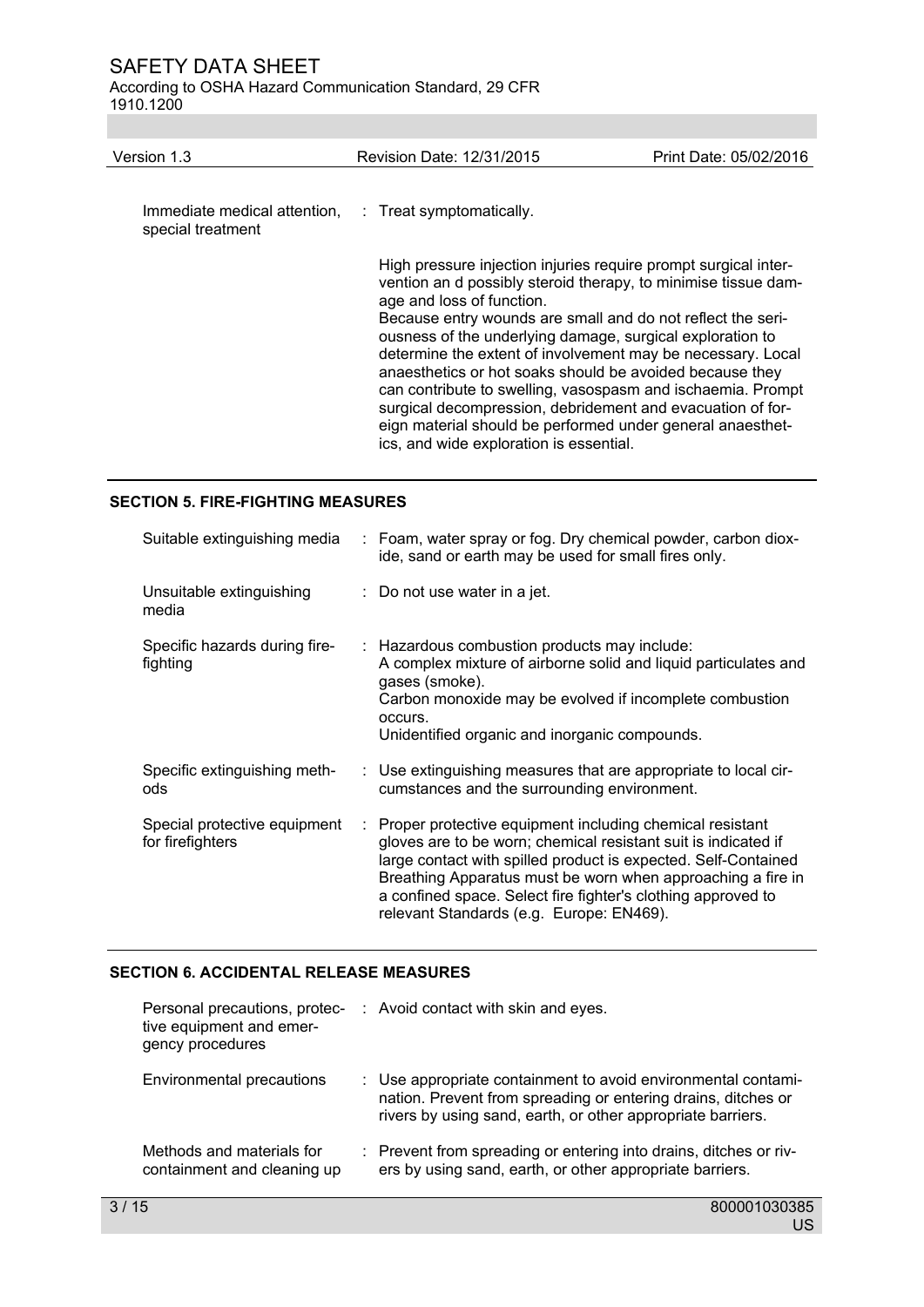According to OSHA Hazard Communication Standard, 29 CFR 1910.1200

Version 1.3 Revision Date: 12/31/2015 Print Date: 05/02/2016 Additional advice : For guidance on selection of personal protective equipment see Chapter 8 of this Safety Data Sheet. For guidance on disposal of spilled material see Chapter 13 of this Safety Data Sheet.

# **SECTION 7. HANDLING AND STORAGE**

| <b>Technical measures</b>     | $\therefore$ Use local exhaust ventilation if there is risk of inhalation of<br>vapours, mists or aerosols.<br>Use the information in this data sheet as input to a risk as-<br>sessment of local circumstances to help determine appropri-<br>ate controls for safe handling, storage and disposal of this<br>material. |
|-------------------------------|--------------------------------------------------------------------------------------------------------------------------------------------------------------------------------------------------------------------------------------------------------------------------------------------------------------------------|
| Precautions for safe handling | : Avoid prolonged or repeated contact with skin.<br>Avoid inhaling vapour and/or mists.<br>When handling product in drums, safety footwear should be<br>worn and proper handling equipment should be used.<br>Properly dispose of any contaminated rags or cleaning mate-<br>rials in order to prevent fires.            |
| Avoidance of contact          | : Strong oxidising agents.                                                                                                                                                                                                                                                                                               |
| <b>Storage</b><br>Other data  | : Keep container tightly closed and in a cool, well-ventilated<br>place.<br>Use properly labeled and closable containers.                                                                                                                                                                                                |
|                               | Store at ambient temperature.                                                                                                                                                                                                                                                                                            |
| Packaging material            | Suitable material: For containers or container linings, use mild<br>steel or high density polyethylene.<br>Unsuitable material: PVC.                                                                                                                                                                                     |
| <b>Container Advice</b>       | Polyethylene containers should not be exposed to high tem-<br>peratures because of possible risk of distortion.                                                                                                                                                                                                          |

# **SECTION 8. EXPOSURE CONTROLS AND PERSONAL PROTECTION**

# **Components with workplace control parameters**

| Components        | CAS-No.      | Value type<br>(Form of<br>exposure)  | Control parame-<br>ters / Permissible<br>concentration | <b>Basis</b>                                  |
|-------------------|--------------|--------------------------------------|--------------------------------------------------------|-----------------------------------------------|
| Oil mist, mineral | Not Assigned | TWA ((inhal-<br>able frac-<br>tion)) | $5$ mg/m $3$                                           | US. ACGIH<br>Threshold<br><b>Limit Values</b> |
|                   |              | (Mist)                               | $5 \text{ mg/m}$                                       | <b>OSHA TRA</b><br><b>NS</b>                  |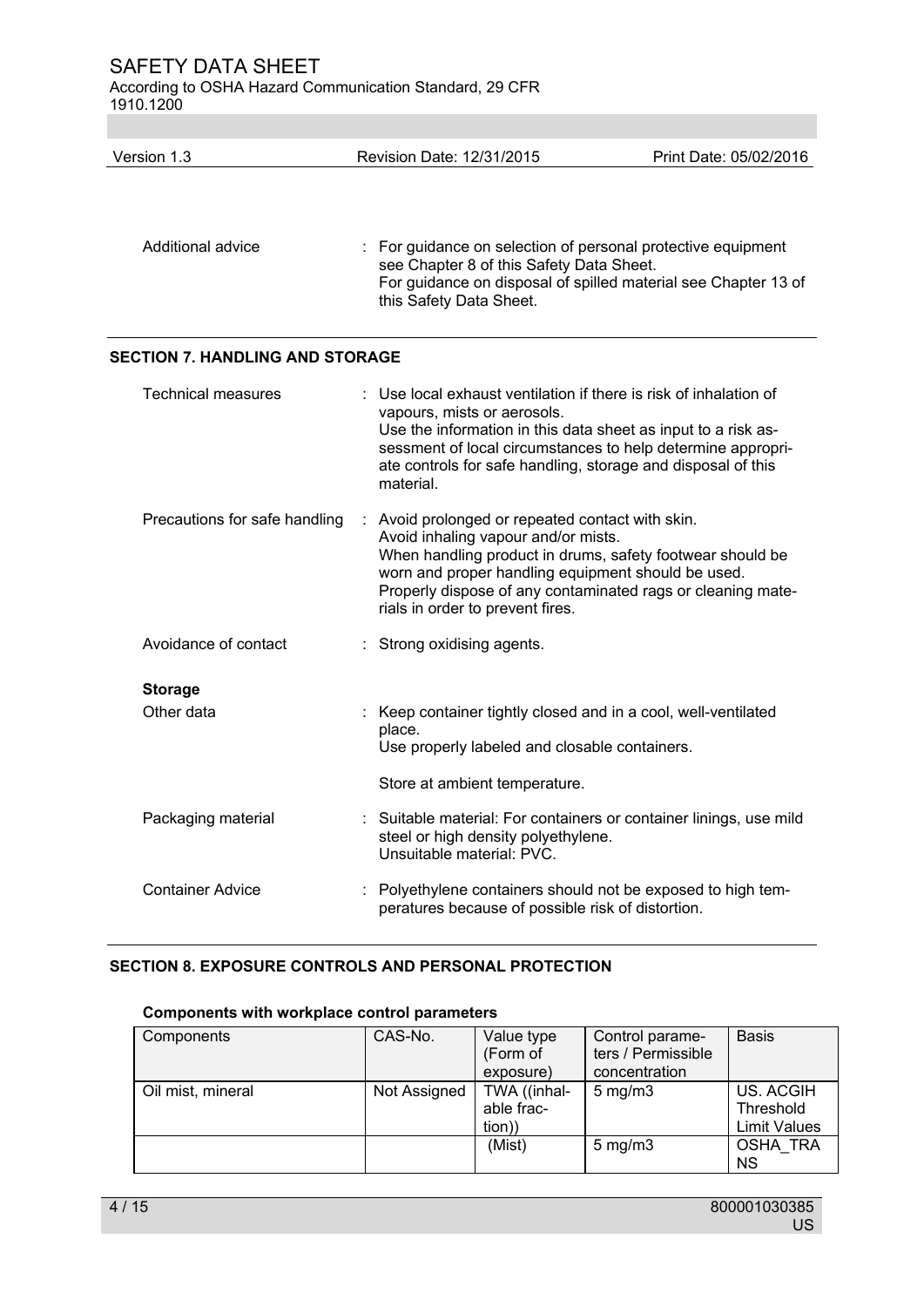According to OSHA Hazard Communication Standard, 29 CFR 1910.1200

#### Version 1.3 Revision Date: 12/31/2015 Print Date: 05/02/2016

#### **Biological occupational exposure limits**

No biological limit allocated.

#### **Monitoring Methods**

Monitoring of the concentration of substances in the breathing zone of workers or in the general workplace may be required to confirm compliance with an OEL and adequacy of exposure controls. For some substances biological monitoring may also be appropriate.

Validated exposure measurement methods should be applied by a competent person and samples analysed by an accredited laboratory.

Examples of sources of recommended exposure measurement methods are given below or contact the supplier. Further national methods may be available.

National Institute of Occupational Safety and Health (NIOSH), USA: Manual of Analytical Methods http://www.cdc.gov/niosh/

Occupational Safety and Health Administration (OSHA), USA: Sampling and Analytical Methods http://www.osha.gov/

Health and Safety Executive (HSE), UK: Methods for the Determination of Hazardous Substances http://www.hse.gov.uk/

Institut für Arbeitsschutz Deutschen Gesetzlichen Unfallversicherung (IFA) , Germany http://www.dguv.de/inhalt/index.jsp

L'Institut National de Recherche et de Securité, (INRS), France http://www.inrs.fr/accueil

**Engineering measures** : The level of protection and types of controls necessary will vary depending upon potential exposure conditions. Select controls based on a risk assessment of local circumstances. Appropriate measures include:

Adequate ventilation to control airborne concentrations.

Where material is heated, sprayed or mist formed, there is greater potential for airborne concentrations to be generated.

General Information:

Define procedures for safe handling and maintenance of controls.

Educate and train workers in the hazards and control measures relevant to normal activities associated with this product.

Ensure appropriate selection, testing and maintenance of equipment used to control exposure, e.g. personal protective equipment, local exhaust ventilation.

Drain down system prior to equipment break-in or maintenance.

Retain drain downs in sealed storage pending disposal or subsequent recycle.

Always observe good personal hygiene measures, such as washing hands after handling the material and before eating, drinking, and/or smoking. Routinely wash work clothing and protective equipment to remove contaminants. Discard contaminated clothing and footwear that cannot be cleaned. Practice good housekeeping.

 Due to the product's semi-solid consistency, generation of mists and dusts is unlikely to occur.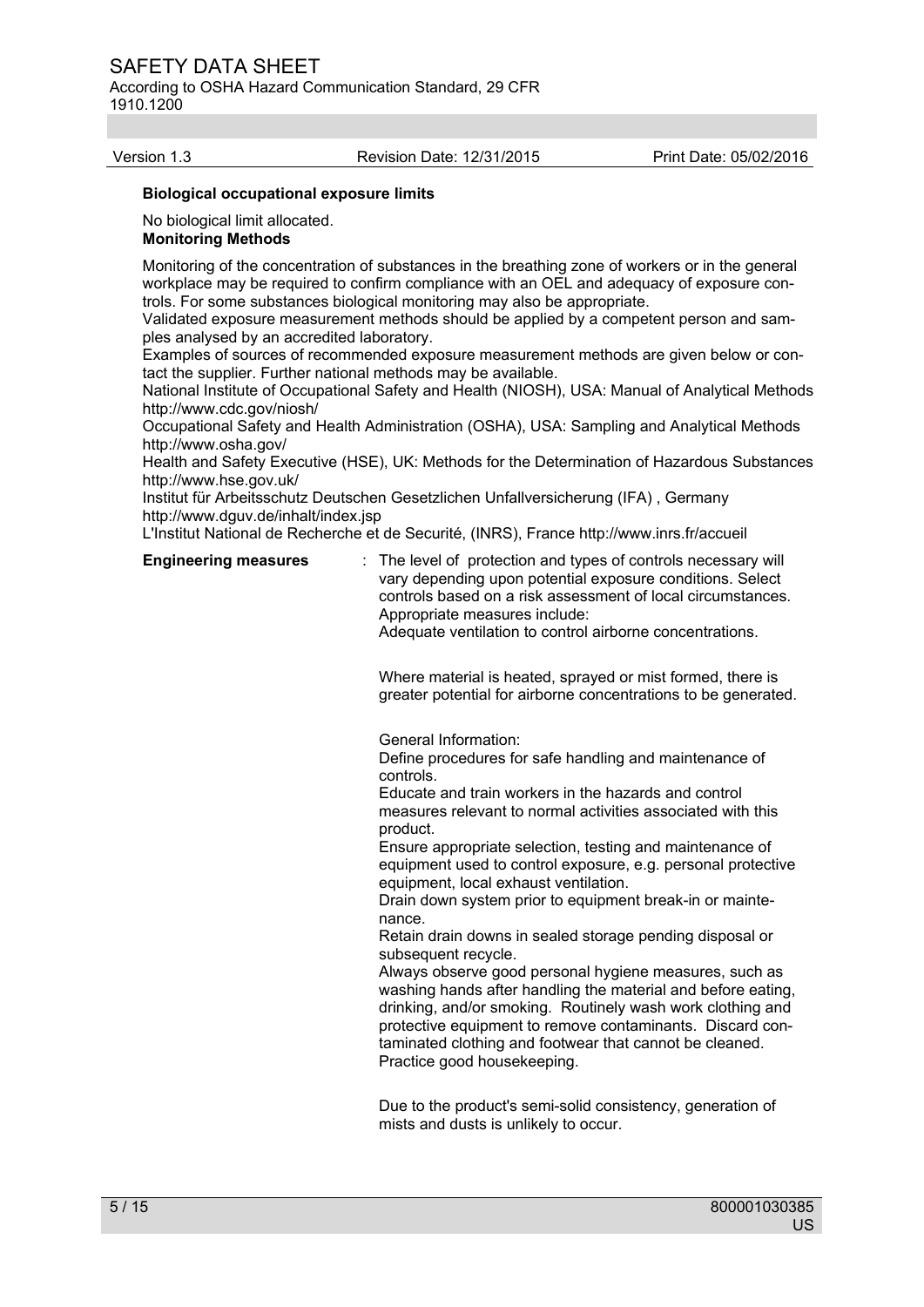According to OSHA Hazard Communication Standard, 29 CFR 1910.1200

| Version 1.3                            | Revision Date: 12/31/2015                                                                                                                                                                                                                                                                                                                                                                                                                                                                                                                                                                                                                                                                                                                                                                                                                                                                                                                                                                                                                                                                                                                                                                                                                                                                                  | Print Date: 05/02/2016                                                                                                                                                                        |
|----------------------------------------|------------------------------------------------------------------------------------------------------------------------------------------------------------------------------------------------------------------------------------------------------------------------------------------------------------------------------------------------------------------------------------------------------------------------------------------------------------------------------------------------------------------------------------------------------------------------------------------------------------------------------------------------------------------------------------------------------------------------------------------------------------------------------------------------------------------------------------------------------------------------------------------------------------------------------------------------------------------------------------------------------------------------------------------------------------------------------------------------------------------------------------------------------------------------------------------------------------------------------------------------------------------------------------------------------------|-----------------------------------------------------------------------------------------------------------------------------------------------------------------------------------------------|
| Personal protective equipment          |                                                                                                                                                                                                                                                                                                                                                                                                                                                                                                                                                                                                                                                                                                                                                                                                                                                                                                                                                                                                                                                                                                                                                                                                                                                                                                            |                                                                                                                                                                                               |
| Respiratory protection                 | No respiratory protection is ordinarily required under normal<br>conditions of use.<br>tions should be taken to avoid breathing of material.<br>If engineering controls do not maintain airborne concentra-<br>tions to a level which is adequate to protect worker health,<br>select respiratory protection equipment suitable for the spe-<br>cific conditions of use and meeting relevant legislation.<br>Check with respiratory protective equipment suppliers.<br>Where air-filtering respirators are suitable, select an appro-<br>priate combination of mask and filter.<br>Select a filter suitable for the combination of organic gases<br>and vapours [Type A/Type P boiling point >65°C (149°F)].                                                                                                                                                                                                                                                                                                                                                                                                                                                                                                                                                                                               | In accordance with good industrial hygiene practices, precau-                                                                                                                                 |
| Hand protection<br>Remarks             | Where hand contact with the product may occur the use of<br>gloves approved to relevant standards (e.g. Europe: EN374,<br>US: F739) made from the following materials may provide<br>suitable chemical protection. PVC, neoprene or nitrile rubber<br>gloves Suitability and durability of a glove is dependent on<br>usage, e.g. frequency and duration of contact, chemical re-<br>glove suppliers. Contaminated gloves should be replaced.<br>Personal hygiene is a key element of effective hand care.<br>Gloves must only be worn on clean hands. After using<br>cation of a non-perfumed moisturizer is recommended.<br>For continuous contact we recommend gloves with break-<br>through time of more than 240 minutes with preference for ><br>480 minutes where suitable gloves can be identified. For<br>short-term/splash protection we recommend the same, but<br>recognize that suitable gloves offering this level of protection<br>may not be available and in this case a lower breakthrough<br>time maybe acceptable so long as appropriate maintenance<br>a good predictor of glove resistance to a chemical as it is<br>dependent on the exact composition of the glove material.<br>Glove thickness should be typically greater than 0.35 mm<br>depending on the glove make and model. | sistance of glove material, dexterity. Always seek advice from<br>gloves, hands should be washed and dried thoroughly. Appli-<br>and replacement regimes are followed. Glove thickness is not |
| Eye protection                         | : If material is handled such that it could be splashed into eyes,<br>protective eyewear is recommended.                                                                                                                                                                                                                                                                                                                                                                                                                                                                                                                                                                                                                                                                                                                                                                                                                                                                                                                                                                                                                                                                                                                                                                                                   |                                                                                                                                                                                               |
| Skin and body protection               | : Skin protection is not ordinarily required beyond standard<br>work clothes.<br>It is good practice to wear chemical resistant gloves.                                                                                                                                                                                                                                                                                                                                                                                                                                                                                                                                                                                                                                                                                                                                                                                                                                                                                                                                                                                                                                                                                                                                                                    |                                                                                                                                                                                               |
| Protective measures                    | : Personal protective equipment (PPE) should meet recom-<br>mended national standards. Check with PPE suppliers.                                                                                                                                                                                                                                                                                                                                                                                                                                                                                                                                                                                                                                                                                                                                                                                                                                                                                                                                                                                                                                                                                                                                                                                           |                                                                                                                                                                                               |
| <b>Environmental exposure controls</b> |                                                                                                                                                                                                                                                                                                                                                                                                                                                                                                                                                                                                                                                                                                                                                                                                                                                                                                                                                                                                                                                                                                                                                                                                                                                                                                            |                                                                                                                                                                                               |
| General advice                         | Take appropriate measures to fulfill the requirements of rele-<br>of the environment by following advice given in Chapter 6. If                                                                                                                                                                                                                                                                                                                                                                                                                                                                                                                                                                                                                                                                                                                                                                                                                                                                                                                                                                                                                                                                                                                                                                            | vant environmental protection legislation. Avoid contamination                                                                                                                                |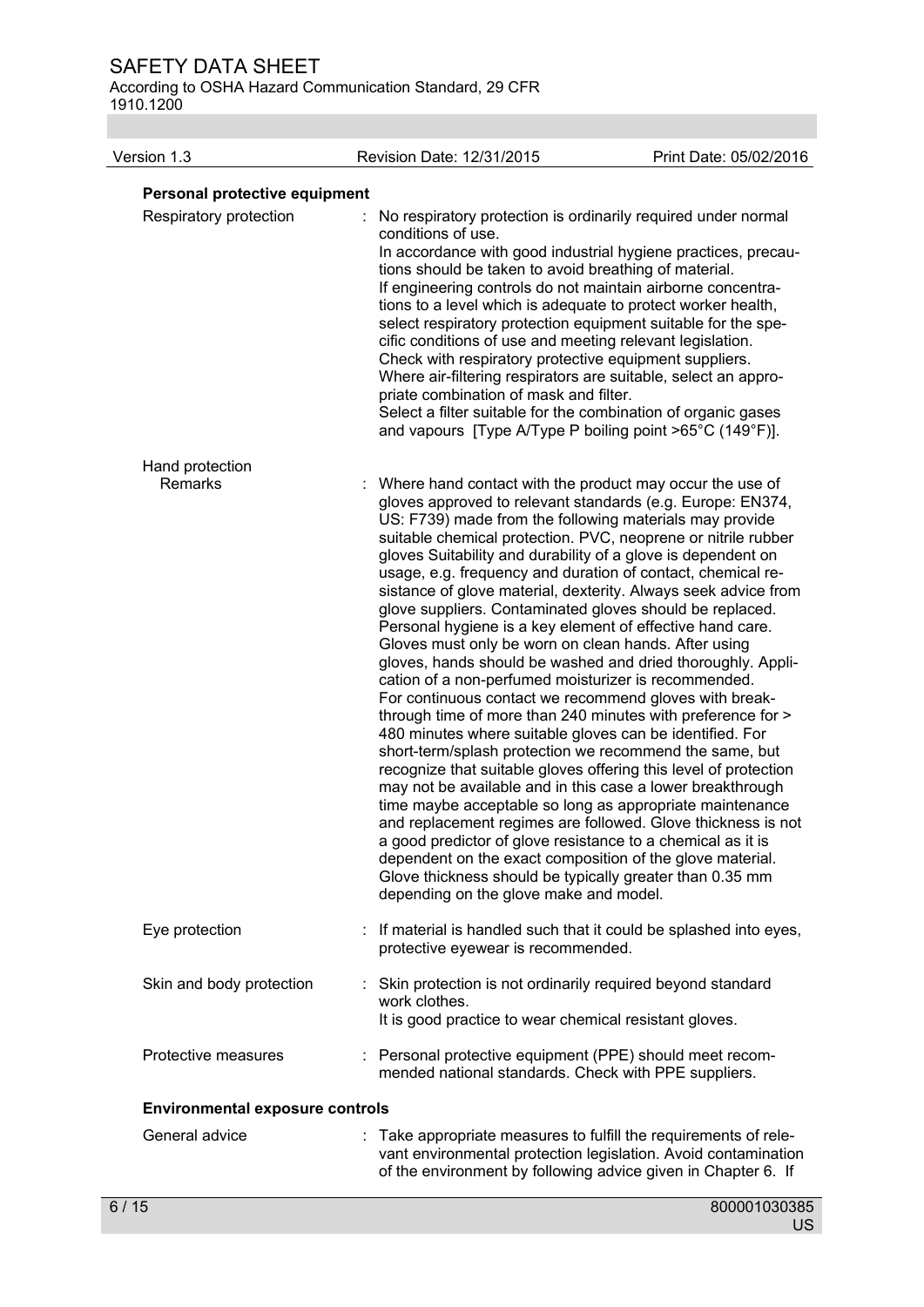According to OSHA Hazard Communication Standard, 29 CFR 1910.1200

| Version 1.3 | Revision Date: 12/31/2015                                                                                                                                                                                                                                                                                                                                    | Print Date: 05/02/2016 |
|-------------|--------------------------------------------------------------------------------------------------------------------------------------------------------------------------------------------------------------------------------------------------------------------------------------------------------------------------------------------------------------|------------------------|
|             | necessary, prevent undissolved material from being dis-<br>charged to waste water. Waste water should be treated in a<br>municipal or industrial waste water treatment plant before<br>discharge to surface water.<br>Local guidelines on emission limits for volatile substances<br>must be observed for the discharge of exhaust air containing<br>vapour. |                        |

# **SECTION 9. PHYSICAL AND CHEMICAL PROPERTIES**

| Appearance                                 | Semi-solid at ambient temperature.                   |
|--------------------------------------------|------------------------------------------------------|
| Colour                                     | : dark grey                                          |
| Odour                                      | Slight hydrocarbon<br>÷.                             |
| <b>Odour Threshold</b>                     | Data not available                                   |
| pH                                         | : Not applicable                                     |
| Drop point                                 | >= 140 °C / >= 284 °FMethod: IP 396                  |
| Initial boiling point and boiling<br>range | : Data not available                                 |
| Flash point                                | : $> = 180$ °C / $> = 356$ °F<br>Method: ASTM D92    |
| Evaporation rate                           | : Data not available                                 |
| Flammability (solid, gas)                  | : Data not available                                 |
| Upper explosion limit                      | : Typical 10 $\%$ (V)                                |
| Lower explosion limit                      | : Typical 1 $\%$ (V)                                 |
| Vapour pressure                            | : < 0.5 Pa (20 °C / 68 °F)<br>estimated value(s)     |
| Relative vapour density                    | > 1estimated value(s)<br>÷.                          |
| Relative density                           | 0.900 (15 °C / 59 °F)<br>$\mathbb{Z}^{\times}$       |
| Density                                    | 900 kg/m3 (15.0 °C / 59.0 °F)<br>Method: Unspecified |
| Solubility(ies)<br>Water solubility        | negligible                                           |
| Solubility in other solvents               | Data not available<br>÷                              |
| Partition coefficient: n-<br>octanol/water | Pow: > 6(based on information on similar products)   |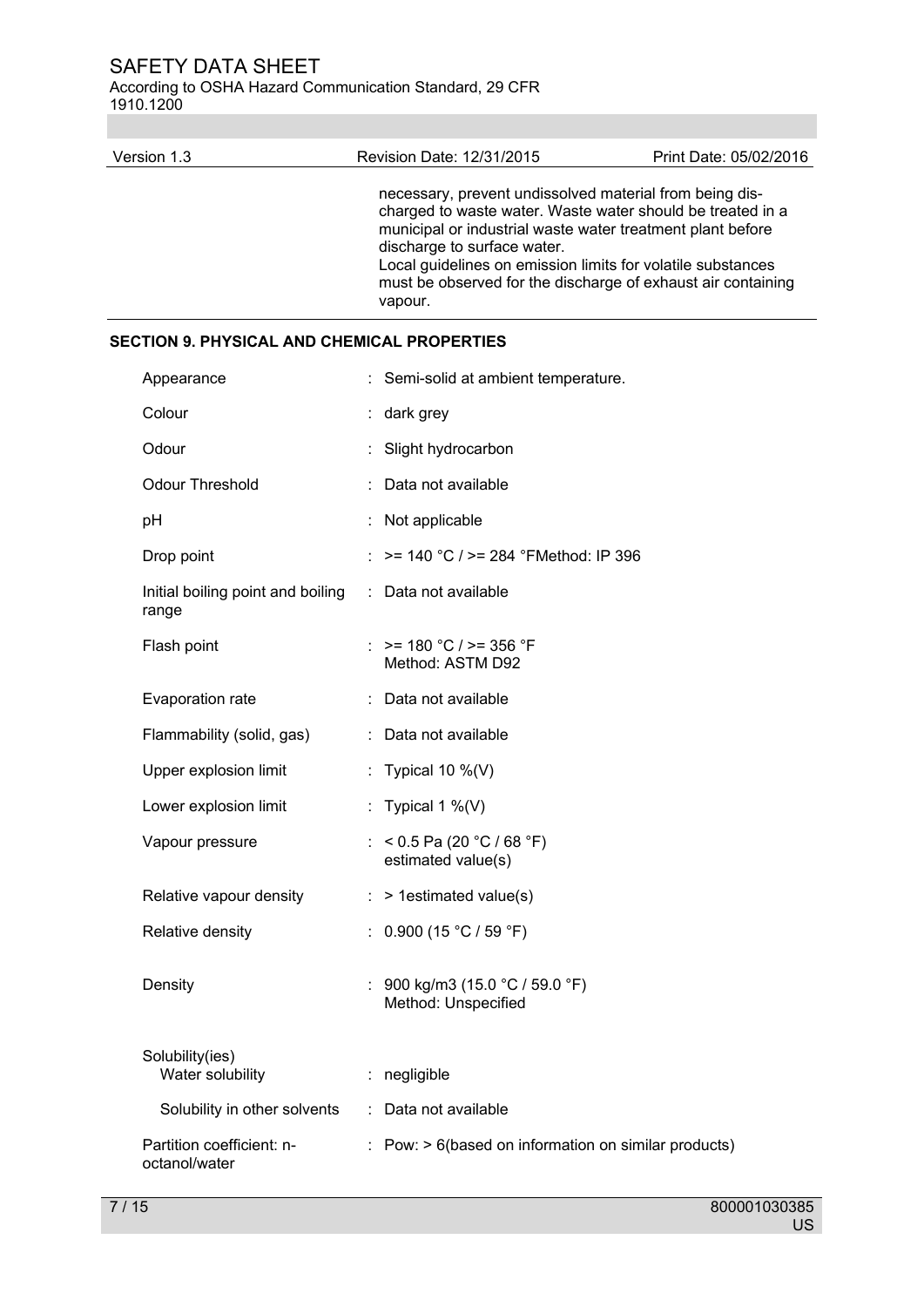#### According to OSHA Hazard Communication Standard, 29 CFR 1910.1200

| Version 1.3                     | Revision Date: 12/31/2015                                 | Print Date: 05/02/2016 |
|---------------------------------|-----------------------------------------------------------|------------------------|
| Auto-ignition temperature       | $\therefore$ ><br>320 °C / 608 °F                         |                        |
| Viscosity<br>Viscosity, dynamic | : Data not available                                      |                        |
| Viscosity, kinematic            | : 36.5 mm2/s (100 °C / 212 °F)<br>Method: ASTM D445       |                        |
|                                 | 1000 mm2/s (40.0 °C / 104.0 °F)<br>Method: ASTM D445      |                        |
| <b>Explosive properties</b>     | : Not classified                                          |                        |
| Oxidizing properties            | : Data not available                                      |                        |
| Conductivity                    | This material is not expected to be a static accumulator. |                        |
| Decomposition temperature       | : Data not available                                      |                        |

# **SECTION 10. STABILITY AND REACTIVITY**

| Chemical stability                      | Stable.                                                                               |
|-----------------------------------------|---------------------------------------------------------------------------------------|
| Possibility of hazardous reac-<br>tions | : Reacts with strong oxidising agents.                                                |
| Conditions to avoid                     | : Extremes of temperature and direct sunlight.                                        |
| Incompatible materials                  | : Strong oxidising agents.                                                            |
| Hazardous decomposition<br>products     | : Hazardous decomposition products are not expected to form<br>during normal storage. |

# **SECTION 11. TOXICOLOGICAL INFORMATION**

| whole, rather than for individual component(s). | Basis for assessment |  | : Information given is based on data on the components and<br>the toxicology of similar products. Unless indicated otherwise,<br>the data presented is representative of the product as a |
|-------------------------------------------------|----------------------|--|-------------------------------------------------------------------------------------------------------------------------------------------------------------------------------------------|
|-------------------------------------------------|----------------------|--|-------------------------------------------------------------------------------------------------------------------------------------------------------------------------------------------|

# **Information on likely routes of exposure**

Skin and eye contact are the primary routes of exposure although exposure may occur following accidental ingestion.

# **Acute toxicity**

## **Product:**

| Acute oral toxicity | : LD50 (rat): $> 5,000$ mg/kg |                                          |
|---------------------|-------------------------------|------------------------------------------|
|                     |                               | Remarks: Expected to be of low toxicity: |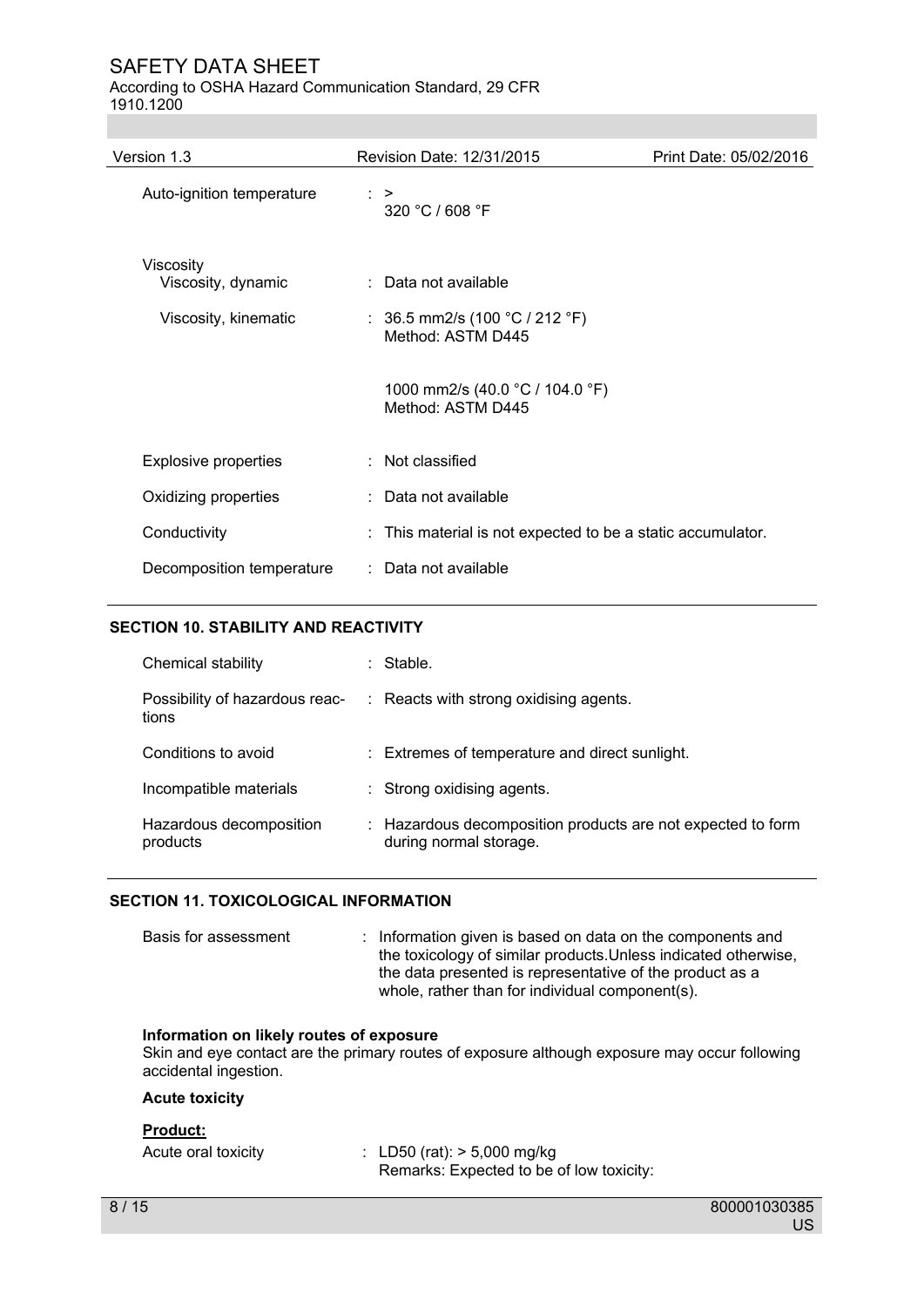According to OSHA Hazard Communication Standard, 29 CFR 1910.1200

| Version 1.3               | Revision Date: 12/31/2015        | Print Date: 05/02/2016                                     |  |
|---------------------------|----------------------------------|------------------------------------------------------------|--|
| Acute inhalation toxicity | normal conditions of use.        | : Remarks: Not considered to be an inhalation hazard under |  |
| Acute dermal toxicity     | : LD50 (Rabbit): $> 5,000$ mg/kg | Remarks: Expected to be of low toxicity:                   |  |

#### **Skin corrosion/irritation**

# **Product:**

Remarks: Expected to be slightly irritating., Prolonged or repeated skin contact without proper cleaning can clog the pores of the skin resulting in disorders such as oil acne/folliculitis.

#### **Serious eye damage/eye irritation**

# **Product:**

Remarks: Expected to be slightly irritating.

# **Respiratory or skin sensitisation**

**Product:** 

Remarks: Not expected to be a skin sensitiser.

# **Germ cell mutagenicity**

#### **Product:**

: Remarks: Not considered a mutagenic hazard.

# **Carcinogenicity**

# **Product:**

Remarks: Not expected to be carcinogenic.

Remarks: Product contains mineral oils of types shown to be non-carcinogenic in animal skinpainting studies., Highly refined mineral oils are not classified as carcinogenic by the International Agency for Research on Cancer (IARC).

| <b>IARC</b>  | No component of this product present at levels greater than or<br>equal to 0.1% is identified as probable, possible or confirmed<br>human carcinogen by IARC. |
|--------------|---------------------------------------------------------------------------------------------------------------------------------------------------------------|
| <b>ACGIH</b> | No component of this product present at levels greater than or<br>equal to 0.1% is identified as a carcinogen or potential carcino-<br>gen by ACGIH.          |
| <b>OSHA</b>  | No component of this product present at levels greater than or<br>equal to 0.1% is identified as a carcinogen or potential carcino-<br>gen by OSHA.           |
| <b>NTP</b>   | No component of this product present at levels greater than or<br>equal to 0.1% is identified as a known or anticipated carcinogen<br>by NTP.                 |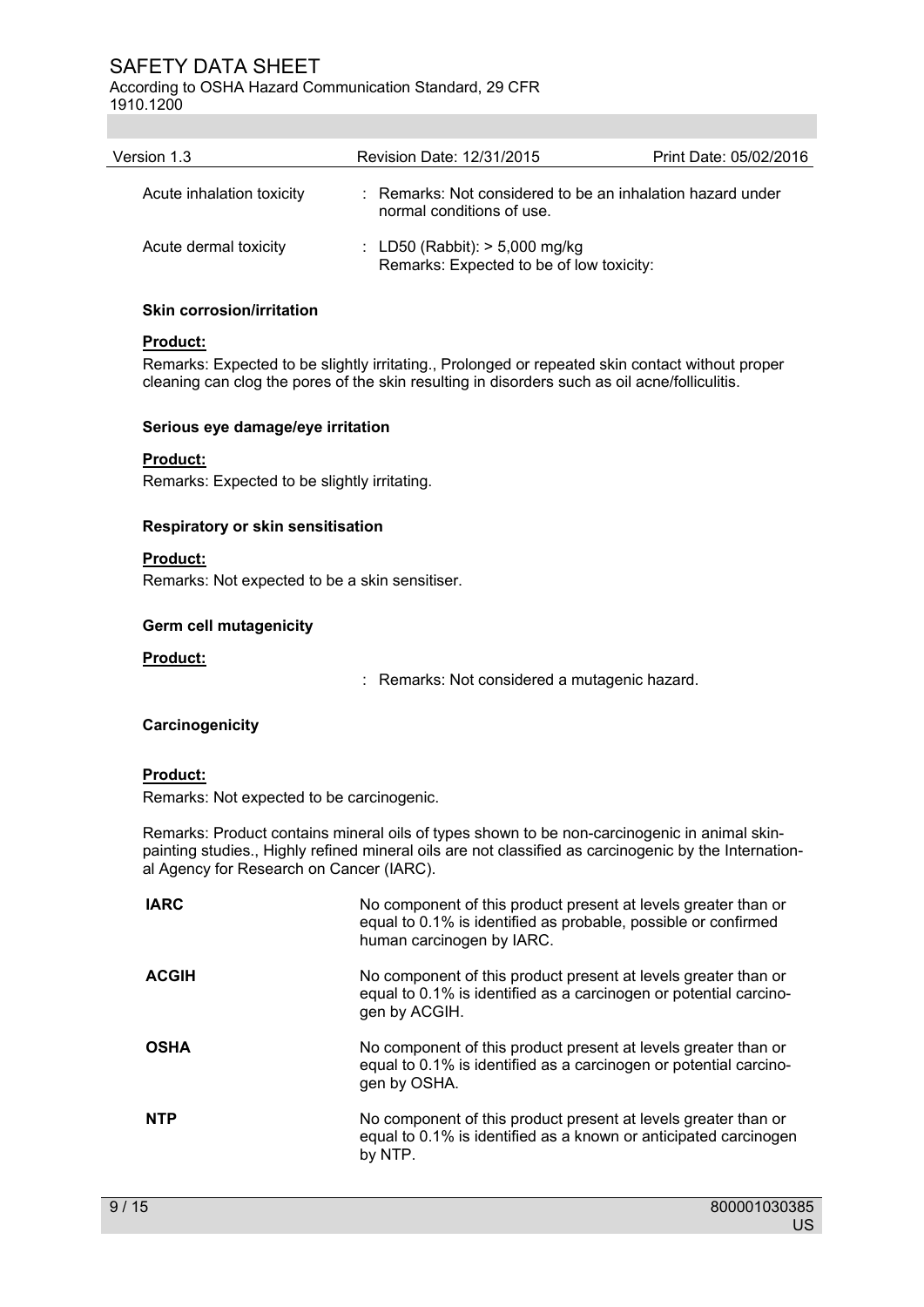According to OSHA Hazard Communication Standard, 29 CFR 1910.1200

Version 1.3 Revision Date: 12/31/2015 Print Date: 05/02/2016

#### **Reproductive toxicity**

#### **Product:**

Remarks: Not expected to impair fertility., Not expected to be a developmental toxicant.

#### **STOT - single exposure**

**Service State State State State** 

#### **Product:**

Remarks: Not expected to be a hazard.

# **STOT - repeated exposure**

**Product:** 

Remarks: Not expected to be a hazard.

#### **Aspiration toxicity**

**Product:** 

Not considered an aspiration hazard.

#### **Further information**

#### **Product:**

Remarks: Used grease may contain harmful impurities that have accumulated during use. The concentration of such harmful impurities will depend on use and they may present risks to health and the environment on disposal., ALL used grease should be handled with caution and skin contact avoided as far as possible.

Remarks: High pressure injection of product into the skin may lead to local necrosis if the product is not surgically removed.

Remarks: Slightly irritating to respiratory system.

# **SECTION 12. ECOLOGICAL INFORMATION**

| Basis for assessment            | : Ecotoxicological data have not been determined specifically<br>for this product.<br>Information given is based on a knowledge of the components<br>and the ecotoxicology of similar products.<br>Unless indicated otherwise, the data presented is representa-<br>tive of the product as a whole, rather than for individual com-<br>ponent(s).(LL/EL/IL50 expressed as the nominal amount of<br>product required to prepare aqueous test extract). |              |
|---------------------------------|-------------------------------------------------------------------------------------------------------------------------------------------------------------------------------------------------------------------------------------------------------------------------------------------------------------------------------------------------------------------------------------------------------------------------------------------------------|--------------|
| <b>Ecotoxicity</b>              |                                                                                                                                                                                                                                                                                                                                                                                                                                                       |              |
| <b>Product:</b>                 |                                                                                                                                                                                                                                                                                                                                                                                                                                                       |              |
| Toxicity to fish (Acute toxici- |                                                                                                                                                                                                                                                                                                                                                                                                                                                       |              |
| ty)                             | Remarks: Expected to be practically non toxic:<br>$LL/EL/IL50 > 100$ mg/l                                                                                                                                                                                                                                                                                                                                                                             |              |
| 10 / 15                         |                                                                                                                                                                                                                                                                                                                                                                                                                                                       | 800001030385 |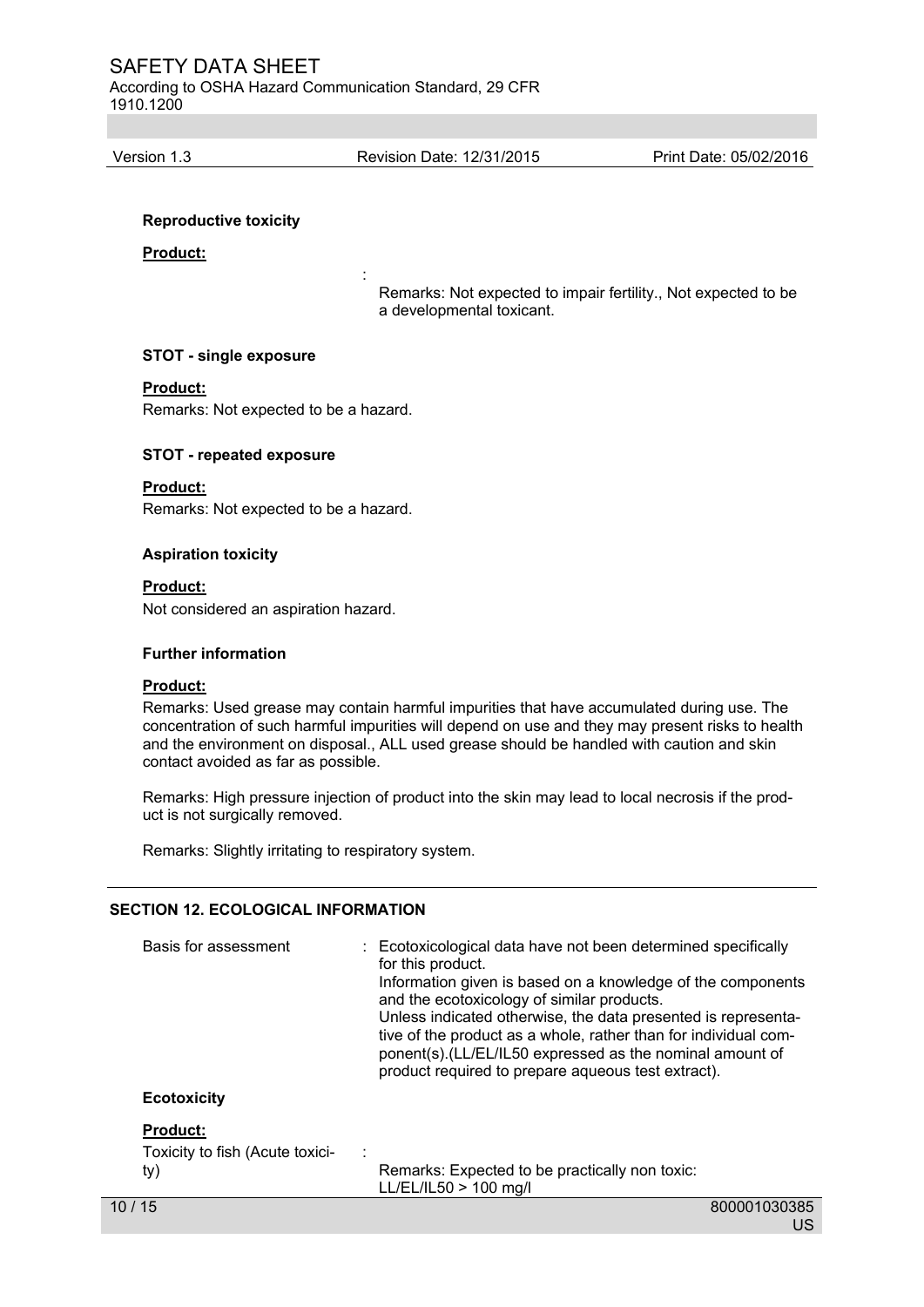According to OSHA Hazard Communication Standard, 29 CFR 1910.1200

| Version 1.3                                                                    | Revision Date: 12/31/2015                                                                                                                                                                                                                                     | Print Date: 05/02/2016 |
|--------------------------------------------------------------------------------|---------------------------------------------------------------------------------------------------------------------------------------------------------------------------------------------------------------------------------------------------------------|------------------------|
| Toxicity to daphnia and other<br>aquatic invertebrates (Acute<br>toxicity)     | Remarks: Expected to be practically non toxic:<br>LL/EL/IL50 > 100 mg/l                                                                                                                                                                                       |                        |
| Toxicity to algae (Acute tox-<br>icity)                                        | Remarks: Expected to be practically non toxic:<br>LL/EL/IL50 > 100 mg/l                                                                                                                                                                                       |                        |
| Toxicity to fish (Chronic tox-<br>icity)                                       | : Remarks: Data not available                                                                                                                                                                                                                                 |                        |
| Toxicity to daphnia and other<br>aquatic invertebrates (Chron-<br>ic toxicity) | : Remarks: Data not available                                                                                                                                                                                                                                 |                        |
| Toxicity to bacteria (Acute<br>toxicity)                                       | : Remarks: Data not available                                                                                                                                                                                                                                 |                        |
| <b>Persistence and degradability</b>                                           |                                                                                                                                                                                                                                                               |                        |
| <b>Product:</b>                                                                |                                                                                                                                                                                                                                                               |                        |
| Biodegradability                                                               | : Remarks: Expected to be not readily biodegradable.<br>Major constituents are expected to be inherently biodegrada-<br>ble, but contains components that may persist in the environ-<br>ment.                                                                |                        |
| <b>Bioaccumulative potential</b>                                               |                                                                                                                                                                                                                                                               |                        |
| Product:<br>Bioaccumulation                                                    | : Remarks: Contains components with the potential to bioac-<br>cumulate.                                                                                                                                                                                      |                        |
| <b>Mobility in soil</b>                                                        |                                                                                                                                                                                                                                                               |                        |
| Product:                                                                       |                                                                                                                                                                                                                                                               |                        |
| Mobility                                                                       | Remarks: Semi-solid under most environmental conditions.<br>If it enters soil, it will adsorb to soil particles and will not be<br>mobile.                                                                                                                    |                        |
|                                                                                | Remarks: Floats on water.                                                                                                                                                                                                                                     |                        |
| Other adverse effects<br>no data available                                     |                                                                                                                                                                                                                                                               |                        |
| <b>Product:</b><br>Additional ecological infor-<br>mation                      | : Product is a mixture of non-volatile components, which are not<br>expected to be released to air in any significant quantities.<br>Not expected to have ozone depletion potential, photochemi-<br>cal ozone creation potential or global warming potential. |                        |
|                                                                                | Poorly soluble mixture.<br>May cause physical fouling of aquatic organisms.                                                                                                                                                                                   |                        |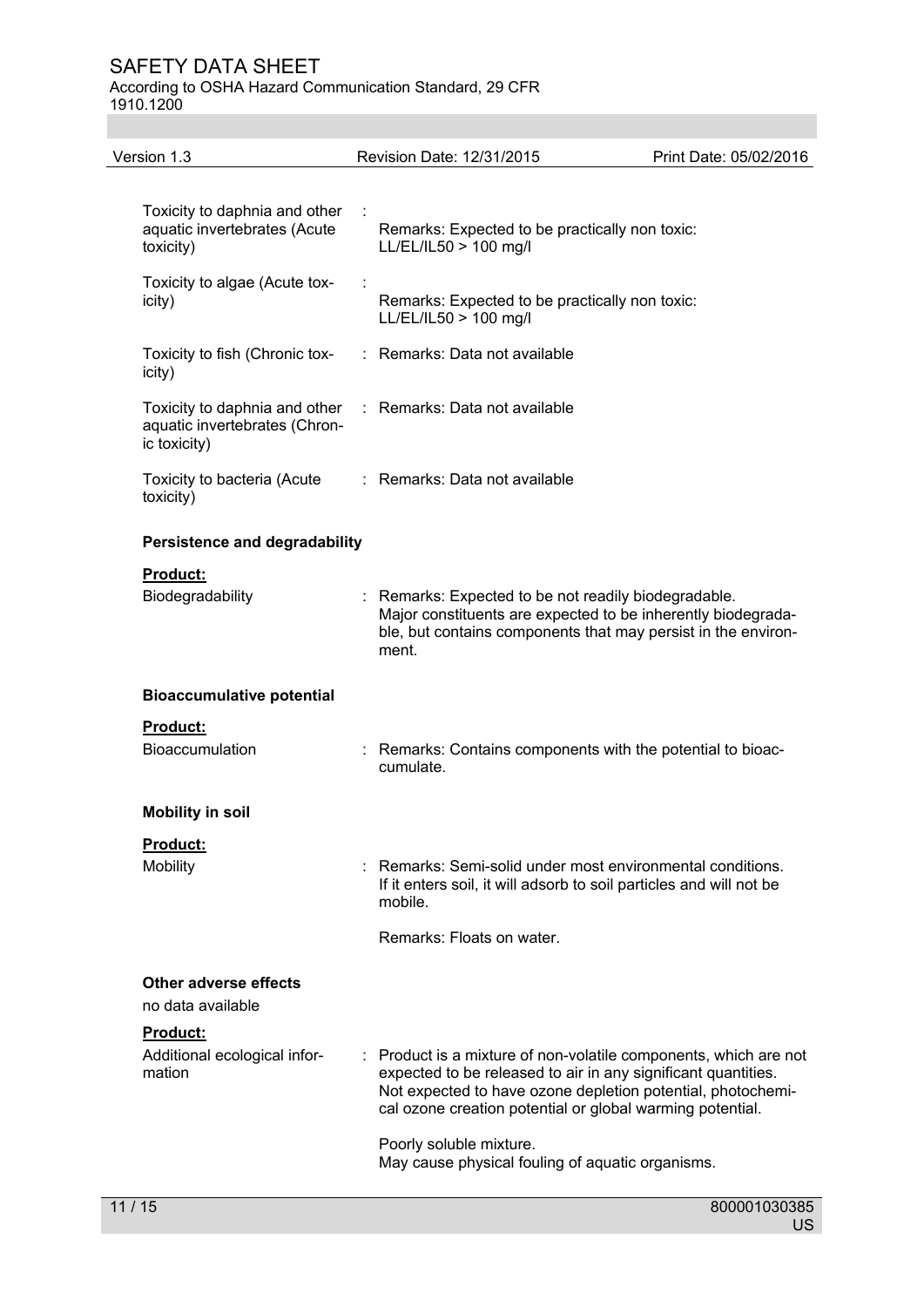According to OSHA Hazard Communication Standard, 29 CFR 1910.1200

| Version 1.3 | Revision Date: 12/31/2015 | Print Date: 05/02/2016 |
|-------------|---------------------------|------------------------|
|             |                           |                        |

 Mineral oil is not expected to cause any chronic effects to aquatic organisms at concentrations less than 1 mg/l.

# **SECTION 13. DISPOSAL CONSIDERATIONS**

| <b>Disposal methods</b>      |                                                                                                                                                                                                                                                                                                                                                                   |
|------------------------------|-------------------------------------------------------------------------------------------------------------------------------------------------------------------------------------------------------------------------------------------------------------------------------------------------------------------------------------------------------------------|
| Waste from residues          | : Recover or recycle if possible.<br>It is the responsibility of the waste generator to determine the<br>toxicity and physical properties of the material generated to<br>determine the proper waste classification and disposal meth-<br>ods in compliance with applicable regulations.<br>Do not dispose into the environment, in drains or in water<br>courses |
| Contaminated packaging       | : Dispose in accordance with prevailing regulations, preferably<br>to a recognized collector or contractor. The competence of<br>the collector or contractor should be established beforehand.<br>Disposal should be in accordance with applicable regional,<br>national, and local laws and regulations.                                                         |
| Local legislation<br>Remarks | : Disposal should be in accordance with applicable regional,<br>national, and local laws and regulations.                                                                                                                                                                                                                                                         |

# **SECTION 14. TRANSPORT INFORMATION**

#### **National Regulations**

# **US Department of Transportation Classification (49 CFR Parts 171-180)**

Not regulated as a dangerous good

# **International Regulation**

#### **IATA-DGR**

Not regulated as a dangerous good

#### **IMDG-Code**

Not regulated as a dangerous good

# **Transport in bulk according to Annex II of MARPOL 73/78 and the IBC Code**

| Pollution category  | : Not applicable |
|---------------------|------------------|
| Ship type           | : Not applicable |
| Product name        | : Not applicable |
| Special precautions | : Not applicable |

#### **Special precautions for user**

| Remarks |  |
|---------|--|
|         |  |

| Remarks | : Special Precautions: Refer to Chapter 7, Handling & Storage,<br>for special precautions which a user needs to be aware of or<br>needs to comply with in connection with transport. |
|---------|--------------------------------------------------------------------------------------------------------------------------------------------------------------------------------------|
|         |                                                                                                                                                                                      |

| <b>Additional Information</b> | MARPOL Annex 1 rules apply for bulk shipments by sea. |
|-------------------------------|-------------------------------------------------------|
| 12/15                         | 800001030385                                          |
|                               | .                                                     |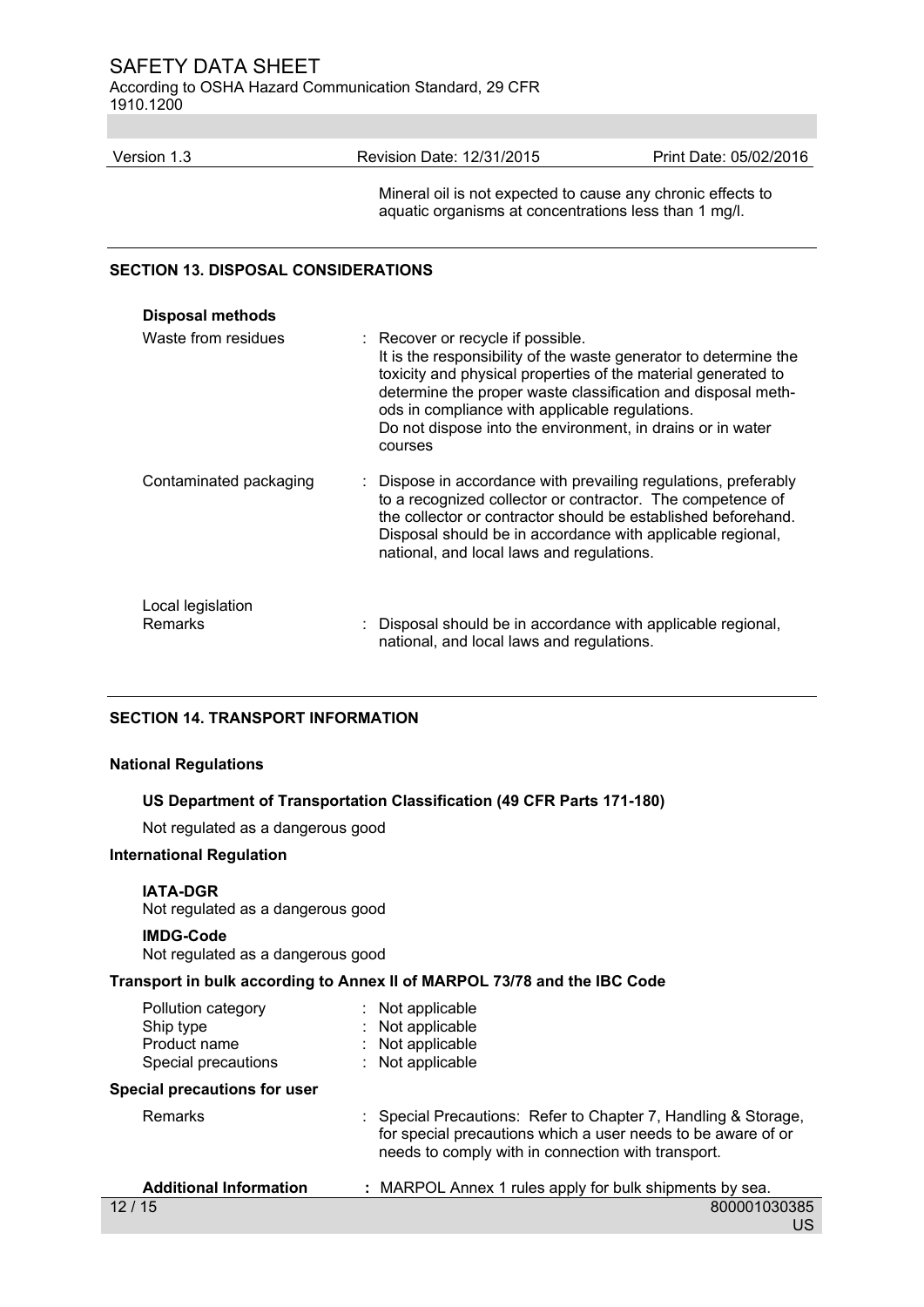According to OSHA Hazard Communication Standard, 29 CFR 1910.1200

Version 1.3 Revision Date: 12/31/2015 Print Date: 05/02/2016

#### **SECTION 15. REGULATORY INFORMATION**

**OSHA Hazards** : No OSHA Hazards

**EPCRA - Emergency Planning and Community Right-to-Know Act** 

#### **CERCLA Reportable Quantity**

This material does not contain any components with a CERCLA RQ., Shell classifies this material as an "oil" under the CERCLA Petroleum Exclusion, therefore releases to the environment are not reportable under CERCLA.

#### **SARA 304 Extremely Hazardous Substances Reportable Quantity**

This material does not contain any components with a section 304 EHS RQ.

| SARA 311/312 Hazards | $:$ No SARA Hazards                                                                                                                                                                       |
|----------------------|-------------------------------------------------------------------------------------------------------------------------------------------------------------------------------------------|
| <b>SARA 302</b>      | : No chemicals in this material are subject to the reporting<br>requirements of SARA Title III, Section 302.                                                                              |
| <b>SARA 313</b>      | : This material does not contain any chemical components with<br>known CAS numbers that exceed the threshold (De Minimis)<br>reporting levels established by SARA Title III, Section 313. |

# **Clean Water Act**

This product does not contain any Hazardous Chemicals listed under the U.S. CleanWater Act, Section 311, Table 117.3.

| Pennsylvania Right To Know                                                                                                               |                                                                                                                                                  |  |  |  |  |
|------------------------------------------------------------------------------------------------------------------------------------------|--------------------------------------------------------------------------------------------------------------------------------------------------|--|--|--|--|
| graphite                                                                                                                                 | 7782-42-5                                                                                                                                        |  |  |  |  |
| <b>California Prop 65</b>                                                                                                                | This product does not contain any chemicals known to State<br>of California to cause cancer, birth defects, or any other re-<br>productive harm. |  |  |  |  |
| The components of this product are reported in the following inventories:<br><b>EINECS</b><br>: All components listed or polymer exempt. |                                                                                                                                                  |  |  |  |  |
| <b>TSCA</b>                                                                                                                              | : All components listed.                                                                                                                         |  |  |  |  |
| <b>DSL</b>                                                                                                                               | : All components listed.                                                                                                                         |  |  |  |  |

# **SECTION 16. OTHER INFORMATION**

# **Further information**

NFPA Rating (Health, Fire, Reac-0, 1, 0 tivity)

A vertical bar (|) in the left margin indicates an amendment from the previous version. Abbreviations and Acronyms : The standard abbreviations and acronyms used in this document can be looked up in reference literature (e.g. scientific dictionaries) and/or websites.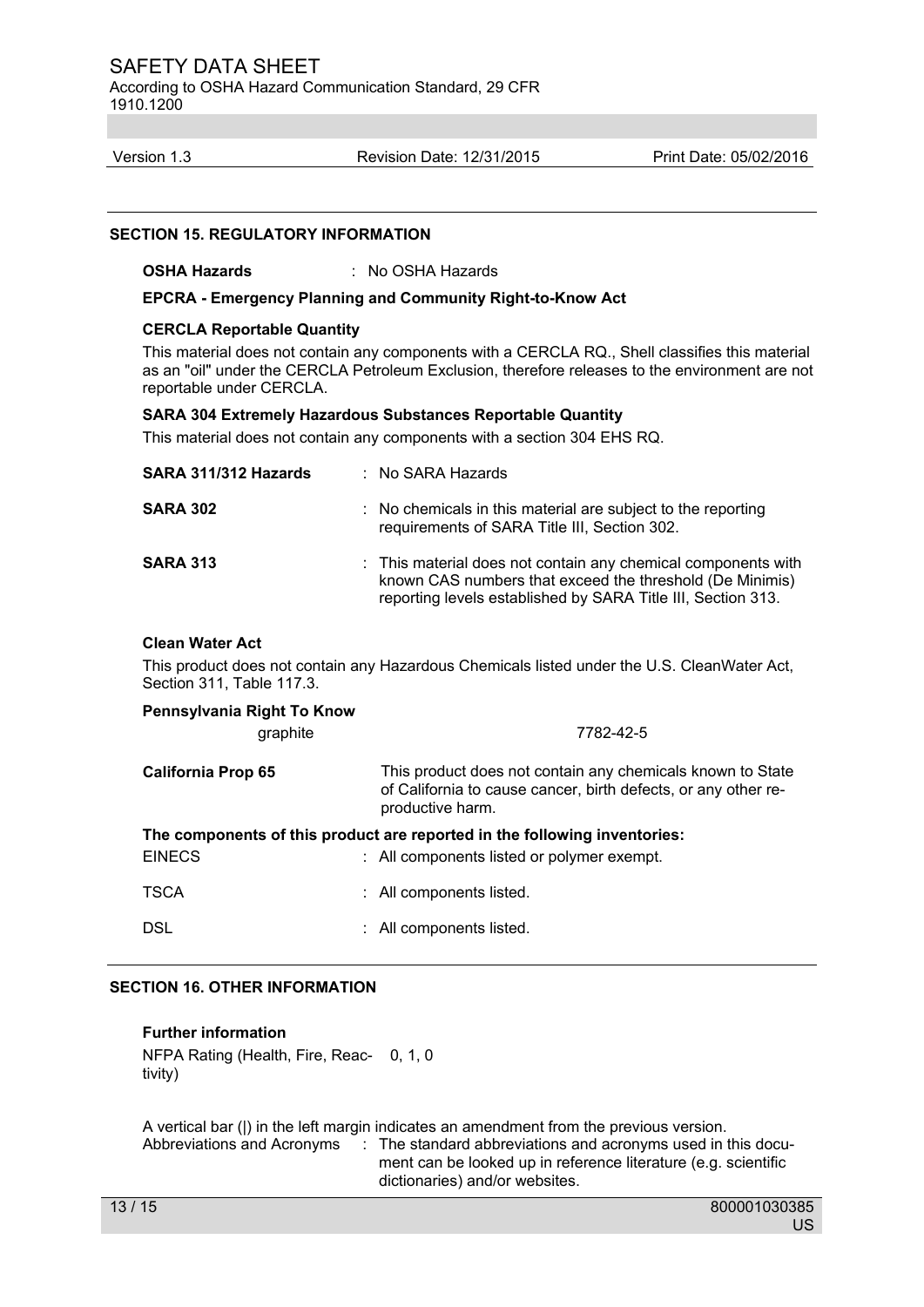According to OSHA Hazard Communication Standard, 29 CFR 1910.1200

| Version 1.3 | Revision Date: 12/31/2015                                                                            | Print Date: 05/02/2016 |
|-------------|------------------------------------------------------------------------------------------------------|------------------------|
|             |                                                                                                      |                        |
|             | ACGIH = American Conference of Governmental Industrial<br><b>Hygienists</b>                          |                        |
|             | ADR = European Agreement concerning the International                                                |                        |
|             | Carriage of Dangerous Goods by Road                                                                  |                        |
|             | AICS = Australian Inventory of Chemical Substances                                                   |                        |
|             | ASTM = American Society for Testing and Materials                                                    |                        |
|             | BEL = Biological exposure limits                                                                     |                        |
|             | BTEX = Benzene, Toluene, Ethylbenzene, Xylenes<br><b>CAS = Chemical Abstracts Service</b>            |                        |
|             | CEFIC = European Chemical Industry Council                                                           |                        |
|             | CLP = Classification Packaging and Labelling                                                         |                        |
|             | COC = Cleveland Open-Cup                                                                             |                        |
|             | DIN = Deutsches Institut fur Normung                                                                 |                        |
|             | <b>DMEL = Derived Minimal Effect Level</b>                                                           |                        |
|             | <b>DNEL = Derived No Effect Level</b><br>DSL = Canada Domestic Substance List                        |                        |
|             | EC = European Commission                                                                             |                        |
|             | EC50 = Effective Concentration fifty                                                                 |                        |
|             | ECETOC = European Center on Ecotoxicology and Toxicolo-                                              |                        |
|             | gy Of Chemicals                                                                                      |                        |
|             | ECHA = European Chemicals Agency                                                                     |                        |
|             | EINECS = The European Inventory of Existing Commercial                                               |                        |
|             | <b>Chemical Substances</b><br>EL50 = Effective Loading fifty                                         |                        |
|             | <b>ENCS = Japanese Existing and New Chemical Substances</b>                                          |                        |
|             | Inventory                                                                                            |                        |
|             | EWC = European Waste Code                                                                            |                        |
|             | GHS = Globally Harmonised System of Classification and                                               |                        |
|             | Labelling of Chemicals                                                                               |                        |
|             | IARC = International Agency for Research on Cancer<br>IATA = International Air Transport Association |                        |
|             | IC50 = Inhibitory Concentration fifty                                                                |                        |
|             | IL50 = Inhibitory Level fifty                                                                        |                        |
|             | <b>IMDG = International Maritime Dangerous Goods</b>                                                 |                        |
|             | <b>INV = Chinese Chemicals Inventory</b>                                                             |                        |
|             | IP346 = Institute of Petroleum test method $N^{\circ}$ 346 for the                                   |                        |
|             | determination of polycyclic aromatics DMSO-extractables<br>KECI = Korea Existing Chemicals Inventory |                        |
|             | LC50 = Lethal Concentration fifty                                                                    |                        |
|             | $LD50 = Lethal Does fifty per cent.$                                                                 |                        |
|             | LL/EL/IL = Lethal Loading/Effective Loading/Inhibitory loading                                       |                        |
|             | LL50 = Lethal Loading fifty                                                                          |                        |
|             | MARPOL = International Convention for the Prevention of                                              |                        |
|             | <b>Pollution From Ships</b><br>NOEC/NOEL = No Observed Effect Concentration / No Ob-                 |                        |
|             | served Effect Level                                                                                  |                        |
|             | OE_HPV = Occupational Exposure - High Production Volume                                              |                        |
|             | PBT = Persistent, Bioaccumulative and Toxic                                                          |                        |
|             | PICCS = Philippine Inventory of Chemicals and Chemical                                               |                        |
|             | Substances                                                                                           |                        |
|             | <b>PNEC = Predicted No Effect Concentration</b>                                                      |                        |
|             | <b>REACH = Registration Evaluation And Authorisation Of</b><br>Chemicals                             |                        |
|             | RID = Regulations Relating to International Carriage of Dan-                                         |                        |
|             | gerous Goods by Rail                                                                                 |                        |